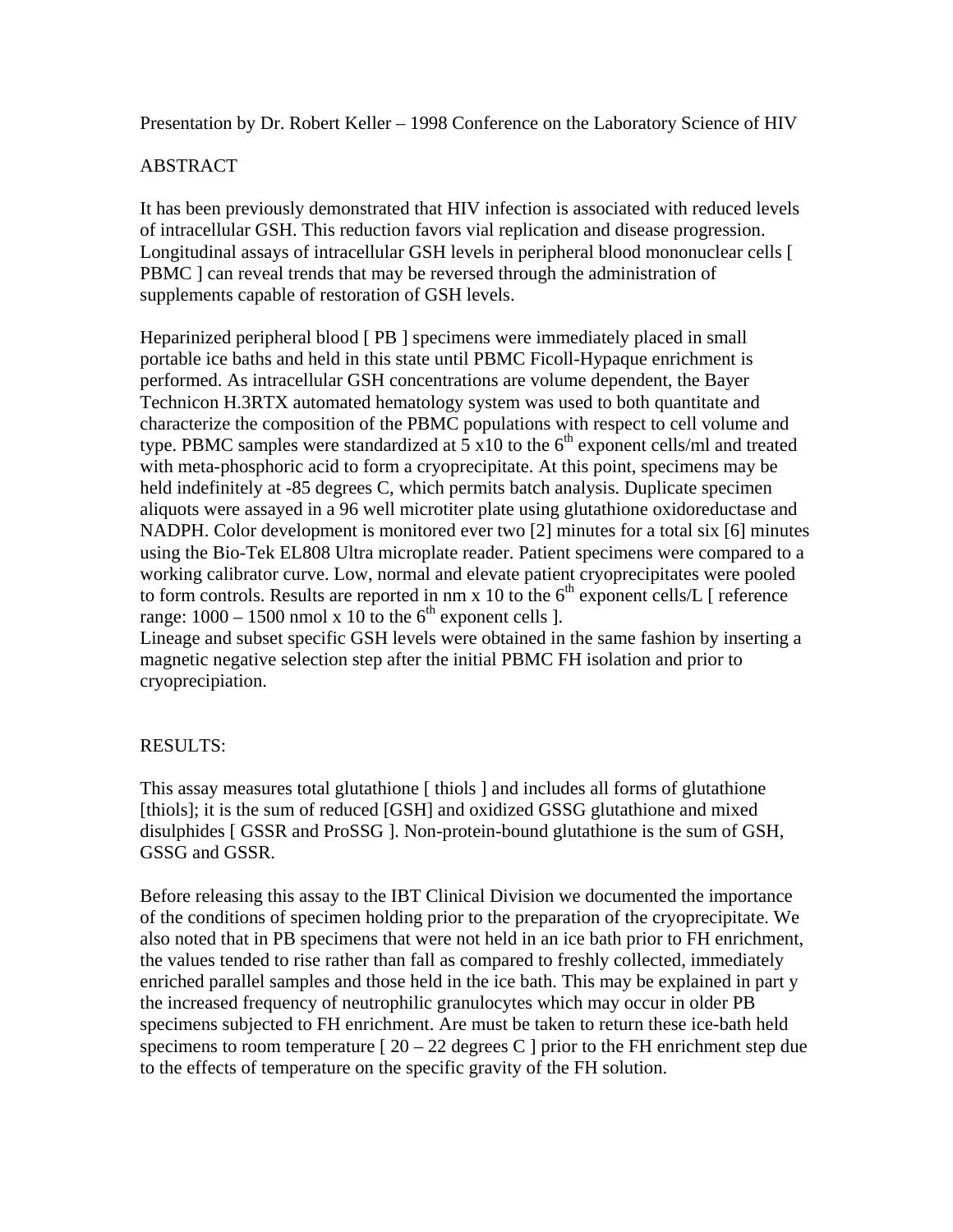The Technicon H.3 RTX [ Bayer, Tarrytown, NY ] automated hematology system was used to characterize the cells of the PBMC population. Small and medium lymphocytes were contained within the rectangular are to the lower left with larger reactive lymphocytes in the are a above commonly referred to as the LUC region [ large, peroxidase negative cells]. Monocytes, being weakly peroxidase positive generated signals in the triangular are to the right of the LUCs. During the separation process it is common for some monocytes to activate and enlarge their volume generating signals which fall in the upper neutrophil map Figure 1 illustrates a typical differential performed on a FH enrichment PBMC population. To best fit the algorithm generated cluster boundaries the gains on the peroxidase X and Y axis were increased from those used in the performance of a routine CBC/DIFF.

In developing the reference range for this assay we initially collected fasting PB specimens, however, with the passage of time using our collection and holding methods we have determined that PB specimens may also be collected in a non-fasting state without significant change as long as they are subjected to the appropriate holding conditions. The current reference range was generate by non-fasting adult reference donors  $[N = 33]$ .

We have employed this assay in a longitudinal manner on patients  $[N=317]$  with a variety of impaired immune function conditions primarily HIV associated but including hepatitis C and chronic immune dysfunction syndrome patients over a period of 9 months at the time of this writing. The results have reflected for the most part the GSH deficiencies described in the literature in HIV-infected individuals not receiving supplemental therapy for intracellular GSH. In individuals diagnosed in early periods of infection, the GSH values in some cases were well above our reference range.

In the figures representing selected patients you will note that the typical frequency of small/medium lymphocytes is between 15-20%. Because size [volume ] is a key factor in tGSH determination, knowledge of the cell volume profile of each sample is invaluable in interpretating change.

In Figure 2, a HIV+ individual, note the low PBMC tGSH values prior to the institution of the nutritional supplement indicated by the arrow. The progressive increase in intracellular tGSH reflects the effects of this therapy in this patient. Figure 3 also reflects the profile of a HIV+ patient. Again, nutritional therapy was initiated in June of this year. Figure 4 reflects the changes in a patient who initiated in June of this year. Figure 4 reflects the changes in a patient who initiated the nutritional therapy 3/98 taking twice the recommended dose. Upon feeling better he discontinued the supplement. Figure 5 illustrates a transient increase followed by decrease during a severe infection.

## METHODS and MATERIALS:

Heparinized peripheral blood [PB] specimens were immediately placed in small portable ice baths and held in this state until PBMC Ficoll-Hypaque enrichment is performed. In most HIV+ individuals 10 to 12 ml of blood is adequate for this assay.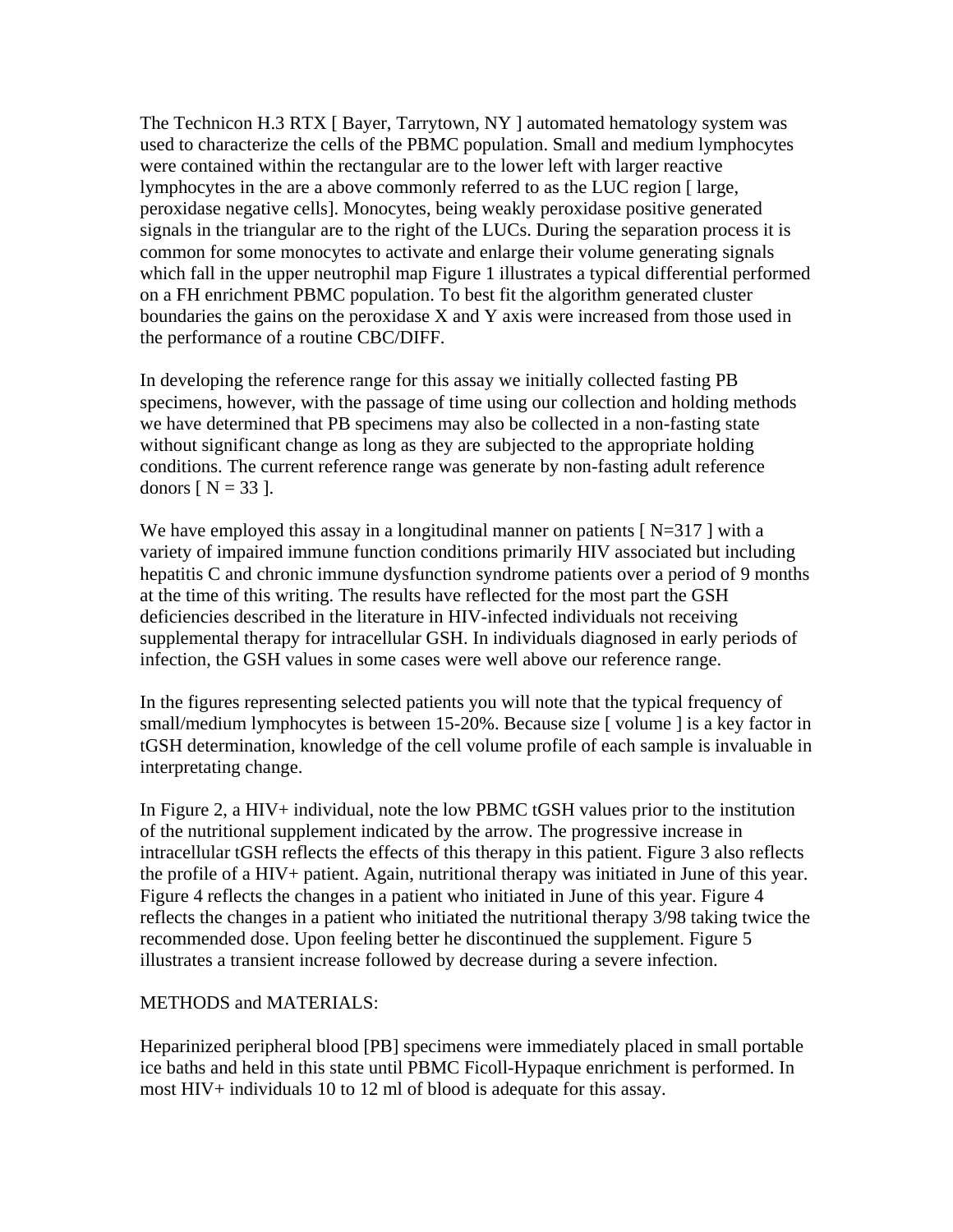Prior to the Ficoll-Hypaque enrichment the B-D green top vacutainers were removed from the ice bath, placed on a rocker and brought to ambient room temperature. FH of 1.077 SG was employed using the underlay technique and a 30 min. centrifugation step at 400 xG at 20 degrees C in a temperature controlled centrifuge. PBMCs collected at the interface were washed 1X with cold [ 4 degrees C ] DPBS [ calcium /magnesium free] suspended in 2.0 ml of cold [ 4 degrees C ] DPBS and vortexed. A 0.5 ml aliquot was removed for quantitation and morphologic identification using the Bayer TehniconH.3RTX automated hematology system. Specimens containing greater than 5% neutrophils were subjected to the FH step a second time which in all cases to date resolved any granulocyte contamination.

The cell volumes were established through the use of Size Calibration Standards [Flow Cytometry Standards Coportation, San Juan, PR ] by plotting the relative channel number [linear or log] of the peak maximum against the appropriate size value of the microbed standards and assigning each channel of the Y [ volume ] axis on the H.3RTX a fLvalue.

PBMC samples were standardized at 5 x10 to the 6 power cells/ml, 200 ul removed and treated with metaphosphoric acid [MPA] to form a cryoprecipitate. Cryoprecipitates were then held at -85 degrees C for batch assay. In those instances wherein extreme lymphocytopenia occurred the PBMCs collected were diluted in a lesser total volume to equal a final concentration of 5 x10 to the  $6<sup>th</sup>$  power cells/ml. The sensitivity of the assay is such that the cell concentration can be lowered to 2.5 x10 to the  $6<sup>th</sup>$  power cells if necessary.

Immediately prior to analysis the sample MPA extracts were diluted 1:20 with assay butter [ 100 mmol/L Na 2 PO4 and 5 mmol EDTA adjusted to pH 7.5 with 1 molar NaOH. 50 ul of the MPA extract from each patient is assayed in duplicate in a 96 well microtiter palte [ flat-bottomed ]. Calibrators and controls are also run in duplicate. 50 ul of 1.26 mmol DTNB [ 5,5'-dithiobis-(2-nitro-benzioc acid ) is added to each well followed by 50ul of glutathione oxidoreductase solution and the plate is allowed to stand for a minimum of 5 min. at 22 degrees C. The reaction is initiated by the addition of 50ul of NADPH solution to each well. Timing is critical. Within the next 30-120 seconds after addition of NADPH the plate is transferred to the reader [ Bio-Tek EL808 ].

The plate is read at 2 minutes intervals for a total of 6 min. at 410 nm. The samples are compared to the calibrator curve, the duplicate results averaged and reported. CVs on duplicate assays should be in the range of 1-5.2% [ mean 3.9% ] for the assay. Specimens with CVs greater than 10% are repeated.

## DISCUSSION:

Glutatione is important in the defense against oxidative stress and plays a key role in the maintenance of cellular thiol redox status. Because it is conjugated to many xenotiocs and is essential for the optimal functioning of numerous enzymes is is critical for cellular viability in general and lymphocyte function in particular. Several groups have reported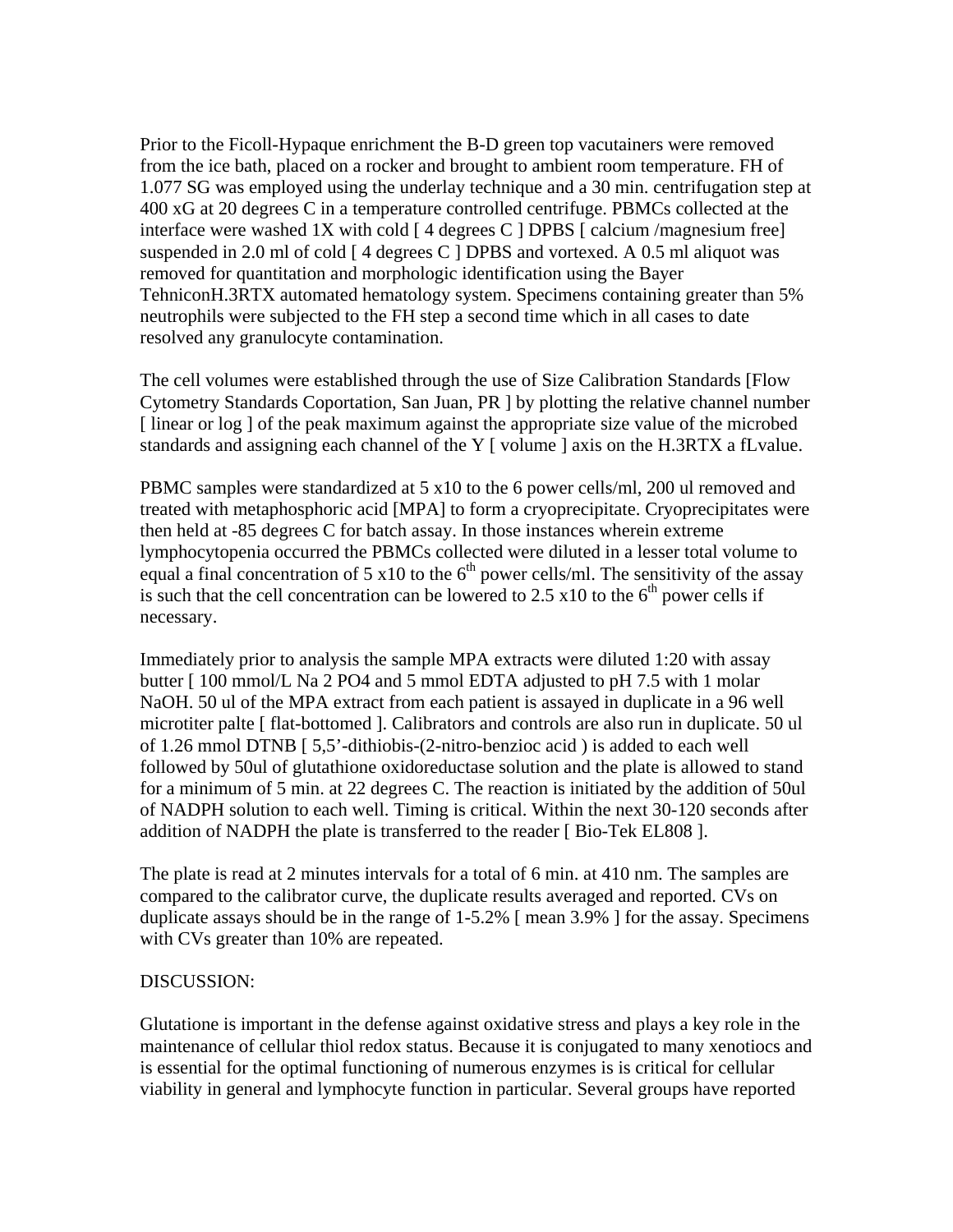decreased glutathione levels in PBMCs and imunocompetent CD4+ and CD8+ cells of HIV-infected individuals.

This microtiter plate based assay permits the batching of specimens for optimal laboratory efficiency. The actualassay is rapid the labor intensive portion being the FH enrichment and the preparation of the precipitate itself.

The longitudinal studies have documented the efficacy of the nutriotional supplement [ ALL VitImmune Inc. ] which was designed to promote GI absorption and increase intracellular glutathione in liver and lymphoid cells in those individuals with low GSH values.

This assay appears sensitive to modest change and therefore capable of providing valuable information in a rapid fashion to the clinician.

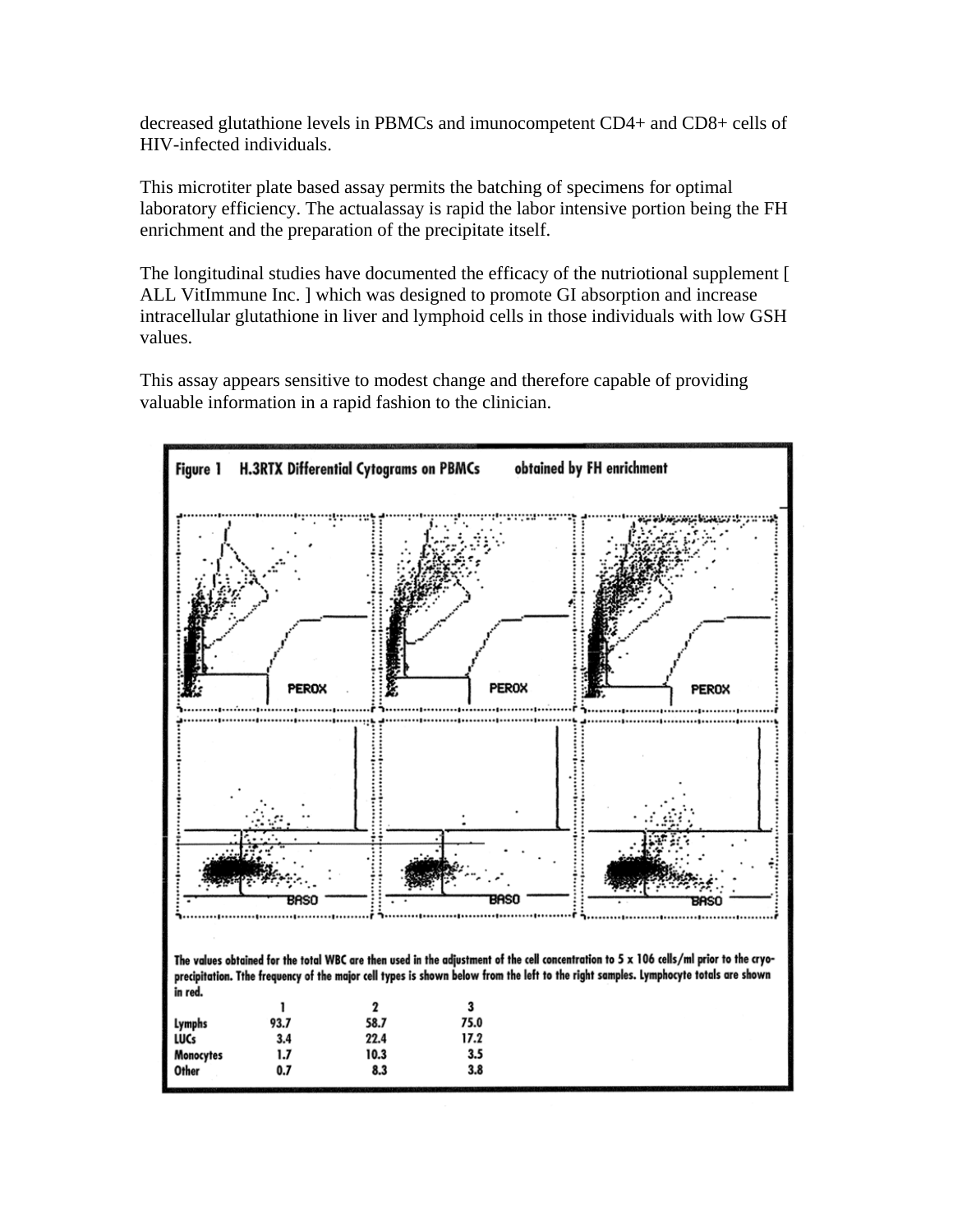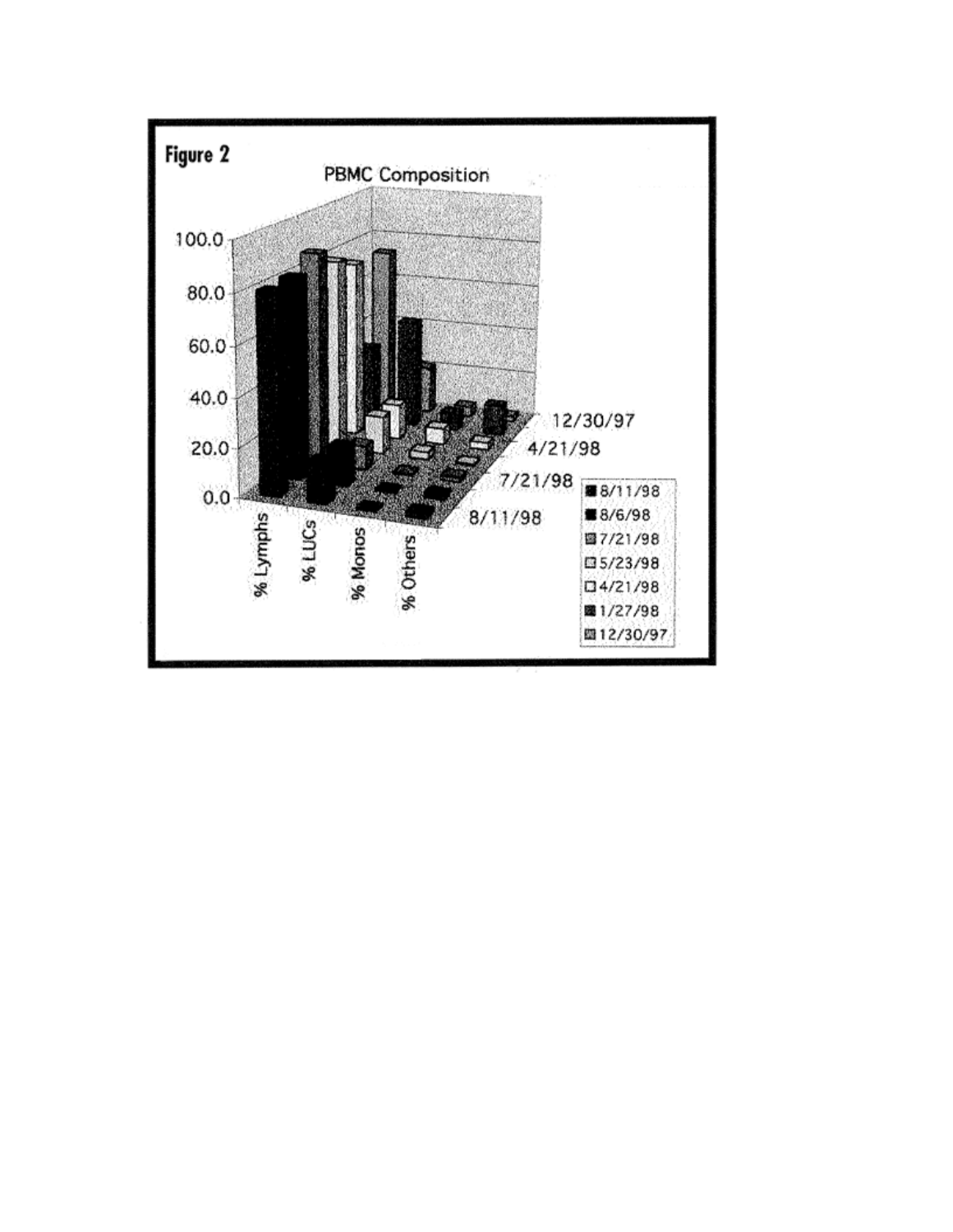